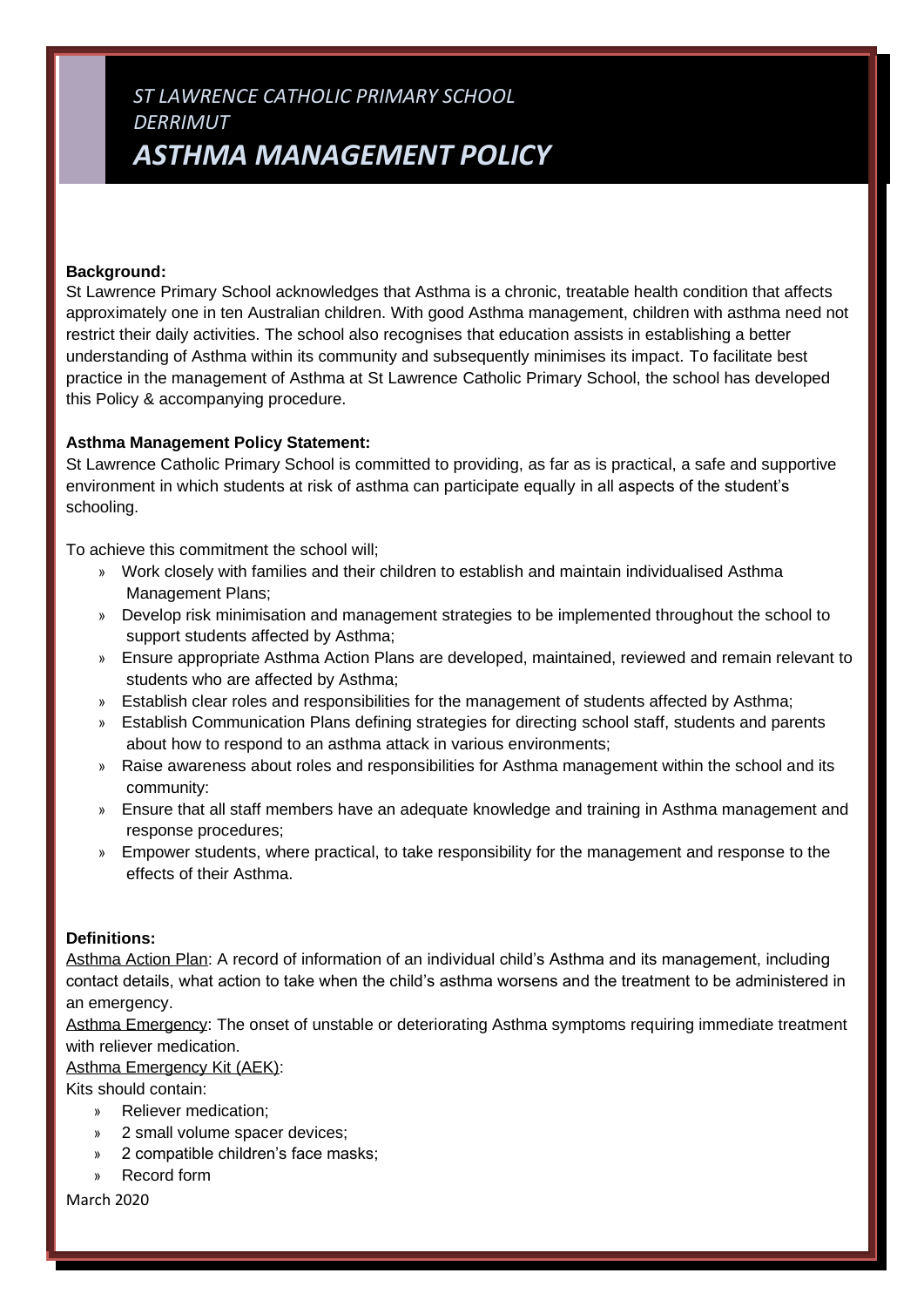» Asthma first aid instruction card.

The Asthma Foundation of Victoria recommends that spacers and face masks are for single-use only. It is essential to have at least two spacers and two face masks in each first aid kit, and these should be replaced once used.

Asthma Triggers: Things that may induce Asthma symptoms including pollens, colds/viruses, dust mites, smoke and exercise. Asthma triggers will vary from child to child.

Duty of Care: A common law concept that refers to the responsibilities of organisations to provide people with an adequate level of protection against harm and all reasonable foreseeable risk of injury.

Student Medication Record: Contains details for each student to whom medication is to be administered by the School. This includes the child's name, signed authorisation to administer medication and a record of the medication administered, including time, date, dosage, manner of administration, name and signature of person administering the medication.

Metered Dose Inhaler (Puffer): A common device used to administer reliever medication.

Reliever Medication: This comes in a blue/grey metered dose inhaler containing salbutamol, a chemical used to relax the muscles around the airways to relieve asthma symptoms. This medication is always used in an asthma emergency. Reliever medication is commonly sold by pharmacies as Airomir, Asmol, Epaq or Ventolin.

Spacer Device: A plastic device used to increase the efficiency of delivery of reliever medication from a puffer. It should always be used in conjunction with a puffer device and may be used in conjunction with a face mask.

## **Signs & Symptoms of Asthma:**

Signs & symptoms of Asthma may include, but are not limited to:

- » Shortness of breath
- » Wheezing (a whistling noise in the chest)
- » Tightness in the chest
- » A dry, irritating, persistent cough.

Signs & symptoms for individual students will vary.

## **Asthma Triggers:**

Triggers of Asthma may include, but are not limited to:

- » Exercise
- **Emotions**
- Change in weather
- » Colds / flus
- » Smoke (cigarette smoke, wood smoke from open fires, burn off etc…)
- » Dust & dust mites
- » Moulds
- » Pollens
- » Animals
- » Chemicals
- » Food & food additives
- » Deodorants
- » Certain medications (including aspirins & anti-inflammatories).

## **School Responsibility:**

To ensure the welfare and safety of all students affected by Asthma St Lawrence Catholic Primary School will ensure:

- » That a current (within 12 months) Asthma Action Plan is provided by parents for any student affected by Asthma;
- » Display individual Asthma Action Plans in the First Aid Room and ensure that they are in close proximity to the reliever medication;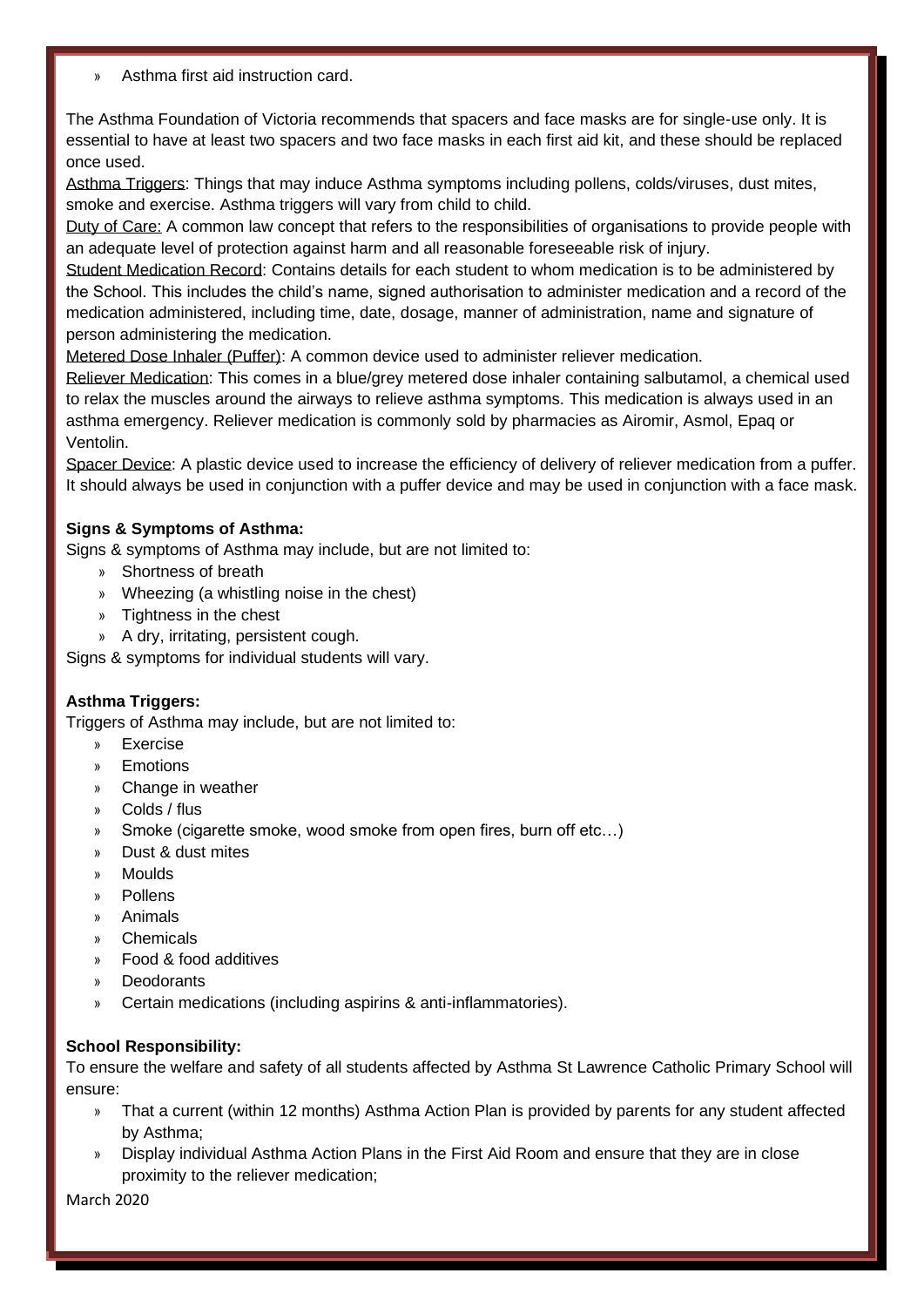- » Parents/guardians of all children with asthma provide reliever medication and a spacer (including a child's face mask, if required) at all times their child is attending the school;
- » The expiry date of all reliever medication is checked regularly and replaced when required, and that spacers and face masks are replaced after every use;
- » Medication records are kept for each child to whom medication is to be administered by the School;
- » A sufficient number of staff are formally trained and accredited in *10392NAT Course in Emergency Asthma Management*;
- » All staff members are aware of the Asthma management procedures;
- » Induction procedures for casual and relief staff include information about children attending the School who have been diagnosed with asthma, and the location of their medication and action plans;
- » The adequate provision and maintenance of Asthma Emergency Kits (AEK);
- » Where possible, identify and minimise asthma triggers for students;
- » That student with asthma can participate in all activities safely and to their full potential;
- » The immediate communication of any concerns with parents/guardians regarding the management of children with asthma at the School;

## **Staff Member Responsibilities:**

St Lawrence Catholic Primary School staff members will ensure that they:

- » Are aware of the School's Asthma Management Procedure;
- » Can identify children displaying the symptoms of an asthma attack and locate their personal medication, Asthma Action Plans and the Asthma Emergency kit (AEK);
- » Where possible, minimise asthma triggers (refer to Definitions) as outlined in the child's Asthma Action Plan;
- » Take the asthma first aid kit, children's personal asthma medication and Asthma Action Plans on excursions or other offsite events;
- » Will administer prescribed asthma medication in accordance with the child's Asthma Action Plan;
- » Consult with the parents/guardians of children with asthma with relation to the health and safety of their child, and the supervised management of the child's asthma;
- » Communicate any concerns to parents/guardians if a child's asthma is limiting his/her ability to participate fully in all activities;
- » Enable children with asthma can participate in all activities safely and to their full potential.

## **Parent, Guardian & Carer (Parents) Responsibilities:**

Parents with children affected by Asthma are responsible for ensuring they:

- Inform the school at either enrolment or on initial diagnosis, that their child has asthma;
- » Provide a copy of their child's Asthma Action Plan to the School and ensuring it has been prepared in consultation with, and signed by, a medical practitioner;
	- $\circ$  The Asthma Action Plan should be reviewed and updated at least annually ensuring all details on their child's enrolment form and medication record are completed prior to commencement at the School;
- » Bring to the immediate attention of the school any change in their child's condition and required response procedures. The students Asthma Action Plan will need to be renewed in consultation with, and signed by, the student's medical practitioner;
- » Provide to the school an adequate supply (2 sets) of appropriate asthma reliever medication and a spacer (including a child's face mask, if required);
- » Encourage their child to learn about and understand their asthma, and to communicate with staff immediately if they are unwell or experiencing asthma symptoms.

## **Implementation:**

Parent, Guardians or Carer's (Parents) of students with Asthma are required to access the relevant [Asthma](https://www.asthmaaustralia.org.au/vic/about-asthma/resources/victorian-action-plans/victorian-asthma-action-plans)  [Action Plans](https://www.asthmaaustralia.org.au/vic/about-asthma/resources/victorian-action-plans/victorian-asthma-action-plans) from the [Asthma Australia](https://www.asthmaaustralia.org.au/vic/home) and complete the Action Plan in consultation with their child's Medical Practitioner. The school will provide a copy of the relevant Asthma Action Plan upon request.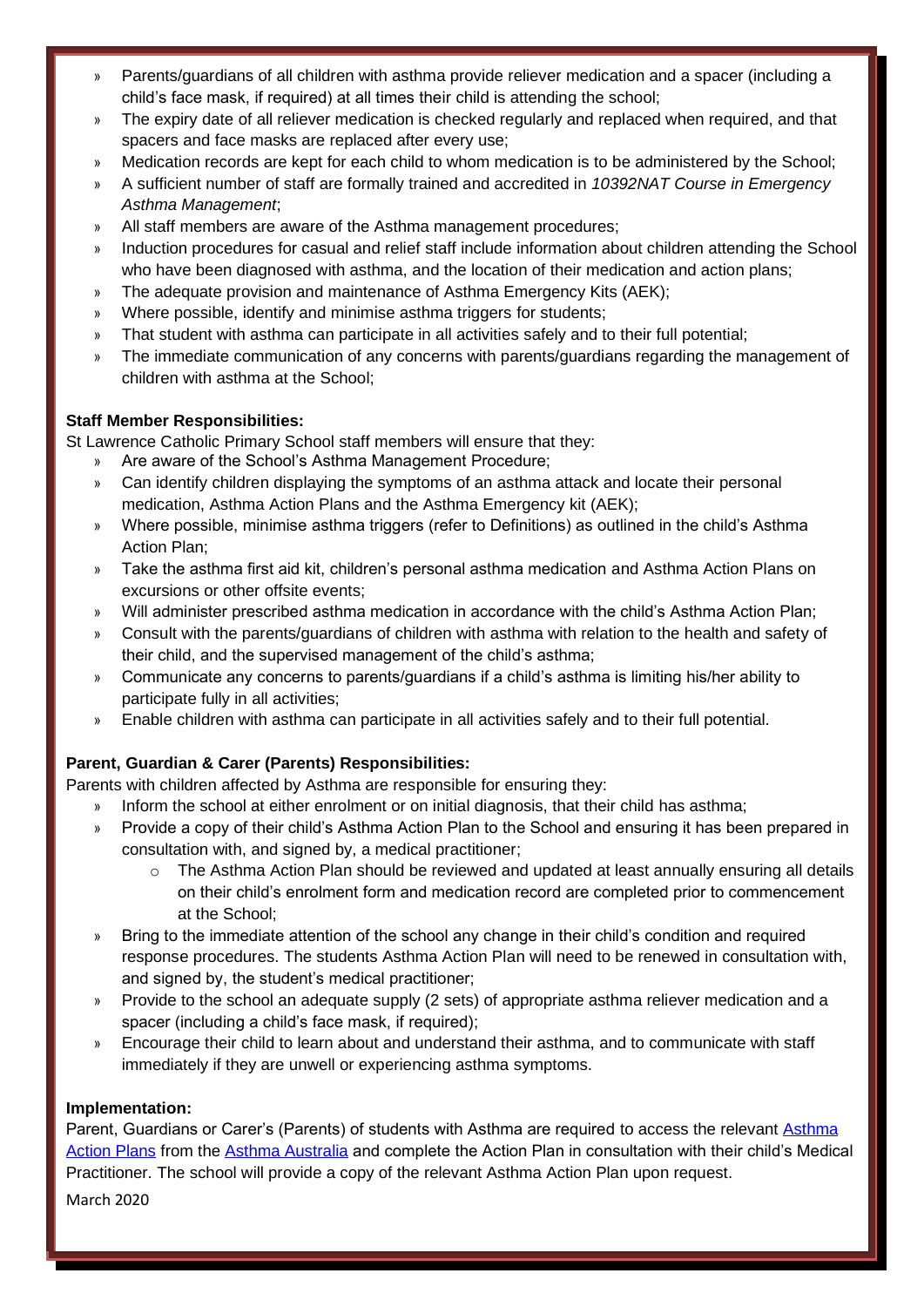Parents are responsible for ensuring an Asthma Action Plan for the child is presented to St Lawrence Catholic Primary School prior to their enrolment at the school or upon an initial diagnosis. In accordance with Asthma Australia guidelines, Asthma Action Plans and the student's photo should be reviewed and updated every 12 months.

Asthma Action Plans must:

Describe emergency procedures to be taken in the event of an asthma attack; Be signed in the current year by a registered medical practitioner who was treating the child on the date the practitioner signs the emergency procedures plan; Detail Asthma signs and symptoms outlined for that child; Include an up to date photograph of the student.

Parents must provide the school with medication prescribed.

Asthma Action Plan for each child will be displayed in the First Aid Room and made available to all staff members with responsibility for the student. This includes classroom and specialist teachers, as well as casual relief teachers (CRTs).

Reliever medication and a spacer (including a child's face mask, if required) will be labelled with the student's name and date of expiry clearly visible. One set will be located within the First Aid Room and another within the student's classroom.

Members of the School's Leadership Team will ensure the individual student Asthma Action Plans remain current and are clearly communicated to and understood by relevant staff members. To achieve this the school will establish Communication Plans defining strategies directing school staff, students and parents about how to respond to an asthma attack in various environments.

The school will ensure a sufficient number of staff are formally trained and accredited in *10392NAT Course in Emergency Asthma Management*.

St Lawrence Catholic Primary School will review individual Asthma Action Plans in consultation with the student's parents:

Annually;

Where the student's medical condition changes; Immediately after a student has an asthmatic attack at school.

Parents are responsible for informing the School in writing of their child's medical condition and must: Provide the Asthma Action Plan signed by a registered medical practitioner; Provide the School with any updates of their child's medication prescribed or otherwise; Ensure all reliever medication is kept within the expiry date; Ensure any other medication prescribed or otherwise is kept within the expiry date; Inform the school if their child's medical condition changes and if relevant provide an updated Asthma Medical Management plan signed by a registered medical practitioner.

## **Staff Training & Emergency Response:**

Staff members and administrative personnel who conduct classes which students at risk of asthma attend or who are required to provide First Aid support to these students are required to maintain *10392NAT Course in Emergency Asthma Management* accreditation. This training will include strategies for asthma management, risk minimisation, recognition of allergic reactions, emergency treatment and practice with a metered dose inhaler/puffer.